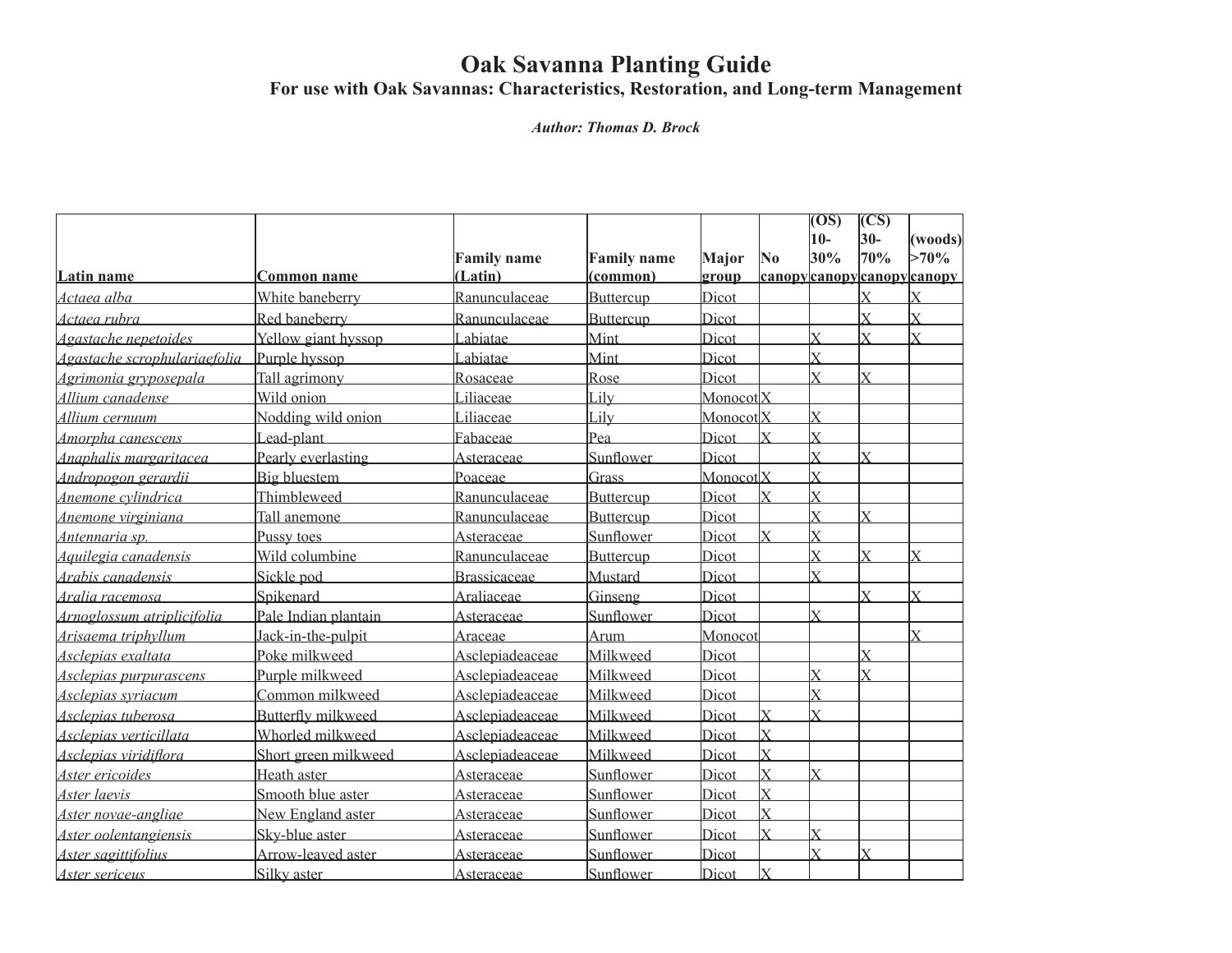|                          |                        |                    |                       |                      |                           | $\overline{(\overline{OS})}$ | <b>CS</b>      |                                     |
|--------------------------|------------------------|--------------------|-----------------------|----------------------|---------------------------|------------------------------|----------------|-------------------------------------|
|                          |                        |                    |                       |                      |                           | $10-$                        | $30-$          | (woods)                             |
|                          |                        | <b>Family name</b> | <b>Family name</b>    | Major                | $\overline{\text{No}}$    | 30%                          | 70%            | $>70\%$                             |
| Latin name               | <b>Common name</b>     | (Latin)            | (common)              | group                |                           |                              |                | <u> canopy canopy canopy canopy</u> |
| Astragalus canadensis    | Canadian milkvetch     | Fabaceae           | Pea                   | Dicot                |                           |                              |                |                                     |
| Aureolaria grandiflora   | Yellow false foxglove  | Scrophulariaceae   | Figwort               | Dicot                |                           | $\bar{x}$                    | $\bar{x}$      |                                     |
| Baptisia alba            | White wild indigo      | Fabaceae           | Pea                   | Dicot                | $\overline{\mathrm{X}}$   | $\overline{X}$               |                |                                     |
| Baptisia bracteata       | Cream indigo           | Fabaceae           | Pea                   | Dicot                | $\bar{X}$                 | $\bar{X}$                    |                |                                     |
| Bouteloua curtipendula   | Side oats grama        | Poaceae            | Grass                 | Monocot <sub>X</sub> |                           | $\bar{x}$                    |                |                                     |
| <b>Bromus kalmii</b>     | Prairie brome          | Poaceae            | Grass                 | MonocotlX            |                           | $\bar{X}$                    |                |                                     |
| <b>Bromus</b> latiglumis | Woodland brome         | <u>Poaceae</u>     | Grass                 | Monocot              |                           | $\overline{\mathbf{x}}$      |                | X                                   |
| Campanula americana      | Tall bellflower        | Campanulaceae      | Bellflower            | Dicot                |                           |                              | $\bar{x}$      | X                                   |
| Campanula rotundifolia   | Harebell               | Campanulaceae      | Bellflower            | Dicot                | $\overline{X}$            | $\bar{X}$                    |                |                                     |
| Ceanothus americanus     | New Jersey tea         | Rhamnaceae         | Buckthorn             | Dicot                |                           | Ý                            |                |                                     |
| Cirsium altissimum       | Woodland thistle       | Asteraceae         | Sunflower             | Dicot                |                           |                              |                |                                     |
| Cirsium discolor         | Pasture thistle        | <b>Asteraceae</b>  | Sunflower             | Dicot                |                           | $\bar{x}$                    |                |                                     |
| Coreopsis palmata        | Prairie tickseed       | <b>Asteraceae</b>  | Sunflower             | Dicot                |                           | Ý                            |                |                                     |
| Cryptotaenia canadensis  | Honewort               | Apiaceae           | Carrot                | Dicot                |                           |                              |                |                                     |
| Dalea candida            | White prairie clover   | Fabaceae           | Pea                   | Dicot                | $\overline{\mathrm{X}}$   | $\overline{\mathsf{x}}$      |                |                                     |
| Dalea purpureum          | Purple prairie clover  | Fabaceae           | Pea                   | Dicot                | $\bar{X}$                 | $\bar{X}$                    |                |                                     |
| Desmodium canadense      | Showy tick-trefoil     | Fabaceae           | Pea                   | Dicot                | $\bar{X}$                 | $\bar{\mathbf{Y}}$           |                |                                     |
| Desmodium glutinosum     | Pointed tick-trefoil   | Fabaceae           | Pea                   | Dicot                |                           |                              | Ý              |                                     |
| Desmodium illinoense     | Illinois tick-trefoil  | Fabaceae           | Pea                   | Dicot                |                           | $\bar{x}$                    |                |                                     |
| Desmodium nudiflorum     | Naked tick-trefoil     | Fabaceae           | Pea                   | Dicot                |                           | $\bar{x}$                    | X              |                                     |
| Desmodium paniculatum    | Panicled tick-trefoil  | Fabaceae           | Pea                   | Dicot                |                           |                              |                |                                     |
| Dodecatheon meadia       | Shooting star          | Primulaceae        | Primrose              | Dicot                |                           |                              |                |                                     |
| Echinacea pallida        | Pale purple coneflower | Asteraceae         | Sunflower             | Dicot                | $\boldsymbol{\mathrm{X}}$ | $\bar{X}$                    |                |                                     |
| Elymus hystrix           | Bottlebrush grass      | Poaceae            | Grass                 | Monocot              |                           | $\bar{\mathbf{x}}$           | $\bar{x}$      | X                                   |
| Elymus riparius          | Riverbank wild rye     | Poaceae            | Grass                 | Monocot              |                           | $\bar{x}$                    | Y              | X                                   |
| Elymus villosus          | Silky wild rye         | Poaceae            | Grass                 | Monocot              |                           | $\bar{x}$                    |                |                                     |
| Elymus virginicus        | Virginia wild rye      | <u>Poaceae</u>     | Grass                 | Monocot              |                           | $\bar{\mathbf{Y}}$           |                |                                     |
| Erigeron pulchellus      | Robin's plantain       | Asteraceae         | Sunflower             | Dicot                |                           | $\bar{x}$                    |                |                                     |
| Ervngium vuccifolium     | Rattlesnake master     | Apiaceae           | Carrot                | Dicot                | $\mathbf x$               |                              |                |                                     |
| Eupatorium altissimum    | <b>Upland boneset</b>  | Asteraceae         | Sunflower             | Dicot                |                           |                              |                |                                     |
| Eupatorium maculatum     | Spotted joe-pye weed   | Asteraceae         | Sunflower             | Dicot                | $\overline{\mathrm{X}}$   | $\overline{X}$               |                |                                     |
| Eupatorium perfoliatum   | Common boneset         | Asteraceae         | Sunflower             | Dicot                | $\overline{\mathbf{x}}$   | lx                           |                |                                     |
| Eupatorium purpureum     | Purple joe-pye weed    | Asteraceae         | Sunflower             | Dicot                |                           | $\overline{X}$               | $\overline{X}$ |                                     |
| Eupatorium sessilifolium | Woodland boneset       | Asteraceae         | Sunflower             | Dicot                |                           | $\bar{X}$                    |                |                                     |
| Euphorbia corollata      | Flowering spurge       | Euphorbiaceae      | Spurge                | Dicot                |                           | $\overline{\mathbf{x}}$      |                |                                     |
| Festuca subverticillata  | Nodding fescue         | Poaceae            | Grass                 | Monocot              |                           |                              |                |                                     |
| Gaura biennis            | Gaura                  | Onagraceae         | Evening primroseDicot |                      |                           | $\overline{X}$               |                |                                     |
| Gentiana alba            | Cream gentian          | Gentianaceae       | Gentian               | Dicot                |                           | $\bar{X}$                    |                |                                     |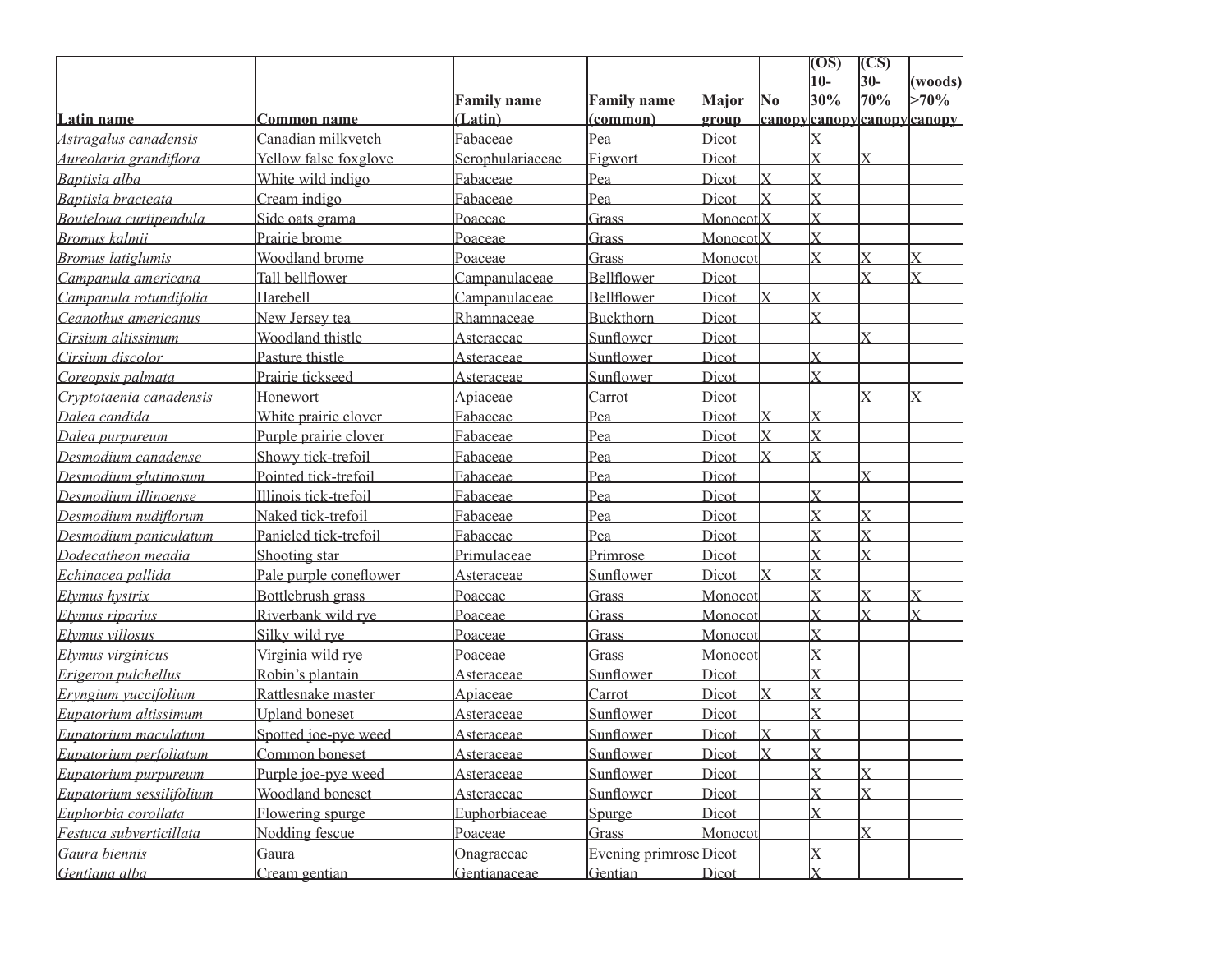|                          |                          |                    |                               |                        |                           | $\overline{(\overline{OS})}$ | (CS)  |                                     |
|--------------------------|--------------------------|--------------------|-------------------------------|------------------------|---------------------------|------------------------------|-------|-------------------------------------|
|                          |                          |                    |                               |                        |                           | $10-$                        | $30-$ | (woods)                             |
|                          |                          | <b>Family name</b> | <b>Family name</b>            | Major                  | $\overline{\text{No}}$    | 30%                          | 70%   | $>70\%$                             |
| Latin name               | <b>Common name</b>       | (Latin)            | (common)                      | group                  |                           |                              |       | <u> canopy canopy canopy canopy</u> |
| Gentiana andrewsii       | Bottle gentian           | Gentianaceae       | Gentian                       | Dicot                  | $\overline{X}$            | $\mathbf{X}$                 |       |                                     |
| Gentianella quinquefolia | Stiff gentian            | Gentianaceae       | Gentian                       | Dicot                  |                           | $\bar{x}$                    |       |                                     |
| Geranium maculatum       | Wild geranium            | Geraniaceae        | Geranium                      | Dicot                  |                           |                              | Y     | X                                   |
| Geum triflorum           | Prairie smoke            | Rosaceae           | Rose                          | Dicot                  | X                         |                              |       |                                     |
| Hasteola suaveolens      | Sweet Indian plantain    | Asteraceae         | Sunflower                     | Dicot                  | $\overline{X}$            | $\overline{X}$               |       |                                     |
| Helenium autumnale       | Sneezeweed               | Asteraceae         | Sunflower                     | Dicot                  | $\overline{\mathrm{X}}$   | $\overline{X}$               |       |                                     |
| Heliopsis helianthoides  | False sunflower          | Asteraceae         | Sunflower                     | Dicot                  | $\overline{\mathrm{X}}$   | $\overline{X}$               |       |                                     |
| Heuchera richardsonii    | Prairie alum-root        | Saxifragaceae      | Saxifrage                     | Dicot                  | $\overline{\mathbf{x}}$   | $\bar{X}$                    |       |                                     |
| Hieracium kalmii         | Canada hawkweed          | Asteraceae         | Sunflower                     | Dicot                  |                           | $\bar{X}$                    |       |                                     |
| Hieraceium longipilum    | Prairie hawkweed         | Asteraceae         | Sunflower                     | Dicot                  | $\mathbf x$               | $\bar{X}$                    |       |                                     |
| Hypericum punctatum      | Dotted St. John's wort   | Hyperiaceae        | St. John's Wort               | Dicot                  |                           | $\bar{x}$                    |       |                                     |
| Hypericum pyramidatum    | Great St. John's wort    | Hyperiaceae        | St. John's Wort               | Dicot                  | $\bar{\mathbf{x}}$        | $\bar{X}$                    |       |                                     |
| Koeleria macrantha       | June grass               | Poaceae            | Grass                         | MonocotlX              |                           |                              |       |                                     |
| Kuhnia eupatorioides     | False boneset            | Asteraceae         | Sunflower                     | Dicot                  | $\overline{X}$            | $\overline{X}$               |       |                                     |
| Lespedeza capitata       | Round-headed bush clover | Fabaceae           | Pea                           | Dicot                  | $\overline{\mathrm{X}}$   | $\overline{X}$               |       |                                     |
| Liatris aspera           | Rough blazing star       | Asteraceae         | Sunflower                     | Dicot                  | $\overline{\mathbf{x}}$   | $\bar{X}$                    |       |                                     |
| Liatris cylindracea      | Dwarf blazing star       | Asteraceae         | Sunflower                     | Dicot                  | $\overline{X}$            |                              |       |                                     |
| Liatris pycnostachya     | Gay feather              | Asteraceae         | Sunflower                     | Dicot                  | $\bar{x}$                 | $\overline{X}$               |       |                                     |
| Lilium philadelphicum    | Wood lily                | Liliaceae          | Lily                          | Monocot                |                           | $\overline{X}$               |       |                                     |
| Lobelia cardinalis       | Cardinal flower          | Lobeliaceae        | obelia                        | Dicot                  | $\overline{\mathrm{X}}$   | $\overline{X}$               |       |                                     |
| Lobelia inflata          | Indian tobacco           | Lobeliaceae        | obelia                        | Dicot                  | $\overline{X}$            | $\bar{X}$                    |       |                                     |
| Lobelia siphilitica      | Great blue lobelia       | Lobeliaceae        | Lobelia                       | Dicot                  | $\overline{X}$            | $\overline{X}$               |       |                                     |
| Lobelia spicata          | Pale spiked lobelia      | Lobeliaceae        | Lobelia                       | Dicot                  |                           | $\bar{X}$                    |       |                                     |
| Lupinus perennis         | Wild lupine              | Fabaceae           | Pea                           | Dicot                  | $\overline{\mathbf{x}}$   | $\bar{X}$                    |       |                                     |
| Lysimachia quadrifolia   | Whorled loosestrife      | Primulaceae        | Primrose                      | Dicot                  |                           | $\bar{X}$                    |       |                                     |
| Monarda fistulosa        | Wild bergamot            | Labiatae           | Mint                          | Dicot                  | $\overline{X}$            | $\bar{x}$                    |       |                                     |
| Oenothera biennis        | Common evening-primrose  | Onagraceae         | <b>Evening primrose</b> Dicot |                        | $\overline{\mathrm{X}}$   |                              |       |                                     |
| Osmorhiza clavtonii      | Hairy sweet cicely       | Apiaceae           | Carrot                        | Dicot                  |                           |                              |       |                                     |
| Osmorhiza longistylis    | Smooth sweet cicely      | Apiaceae           | Carrot                        | Dicot                  |                           |                              | Ý     |                                     |
| Panicum latifolium       | Broad-leaved panic grass | Poaceae            | Grass                         | MonocotlX              |                           | $\overline{X}$               |       |                                     |
| Panicum oliogosanthes    | Few-seeded panic grass   | Poaceae            | Grass                         | Monocot <sup>I</sup> X |                           |                              |       |                                     |
| Parthenium integrifolium | Wild quinine             | Asteraceae         | Sunflower                     | Dicot                  | $\overline{\mathbf{x}}$   |                              |       |                                     |
| Pedicularis canadensis   | Wood betony              | Scrophulariaceae   | Figwort                       | Dicot                  | $\boldsymbol{\mathrm{X}}$ | lx                           |       |                                     |
| Penstemon digitalis      | Penstemon                | Scrophulariaceae   | Figwort                       | Dicot                  | $\overline{X}$            |                              |       |                                     |
| Phlox pilosa             | Prairie phlox            | Polemoniaceae      | Phlox                         | Dicot                  | $\mathbf x$               |                              |       |                                     |
| Phryma leptostachya      | Lopseed                  | Verbenaceae        | Vervain                       | Dicot                  |                           | $\overline{\text{X}}$        |       |                                     |
| Polemonium reptans       | Jacob's ladder           | Polemoniaceae      | Phlox                         | Dicot                  |                           | $\overline{X}$               |       |                                     |
| Polygala senega          | Seneca snakeroot         | Polygalaceae       | Milkwort                      | Dicot                  | lx                        |                              |       |                                     |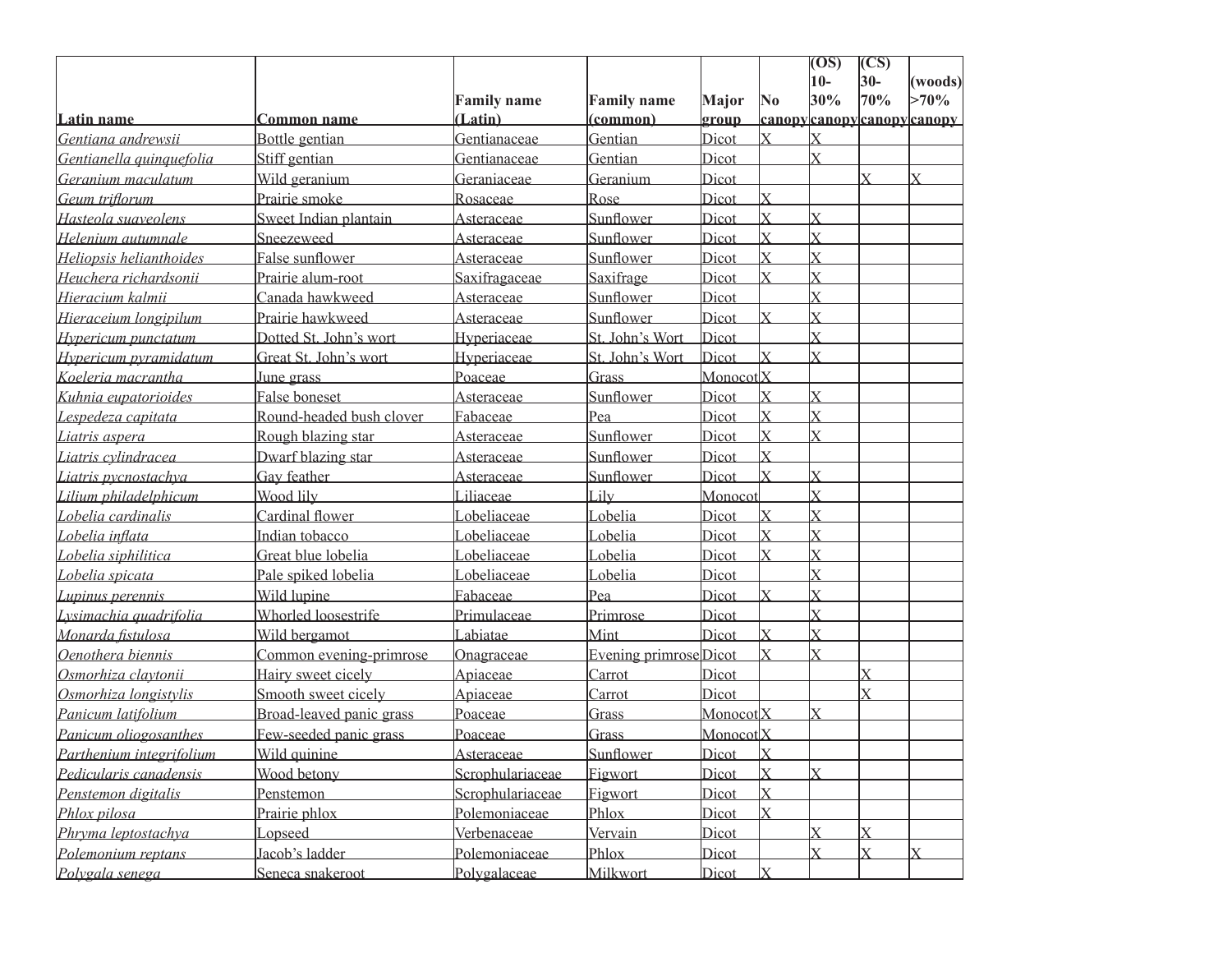|                           |                         |                    |                    |                        |                         | $\overline{O(S)}$       | (CS)                    |                          |
|---------------------------|-------------------------|--------------------|--------------------|------------------------|-------------------------|-------------------------|-------------------------|--------------------------|
|                           |                         |                    |                    |                        |                         | $10-$                   | $30-$                   | (woods)                  |
|                           |                         | <b>Family name</b> | <b>Family name</b> | Major                  | $\overline{\text{No}}$  | 30%                     | 70%                     | $>70\%$                  |
| Latin name                | <b>Common name</b>      | (Latin)            | (common)           | group                  |                         | $\overline{\mathrm{x}}$ |                         | canopycanopycanopycanopy |
| Polvgonatum biflorum      | Smooth Solomon's seal   | Liliaceae          | Lily               | Monocot                | lx                      | $\bar{X}$               |                         |                          |
| Potentilla arguta         | Prairie cinquefoil      | Rosaceae           | Rose               | Dicot                  |                         | $\bar{x}$               |                         |                          |
| Prenanthes alba           | Lion's foot             | Asteraceae         | Sunflower          | Dicot                  |                         |                         |                         |                          |
| Pycnanthemum virginianum  | Common mountain mint    | Labiatae           | Mint               | Dicot                  | $\overline{\mathrm{X}}$ |                         |                         |                          |
| Ratibida pinnata          | Yellow coneflower       | Asteraceae         | Sunflower          | Dicot                  | $\overline{X}$          | $\overline{X}$          |                         |                          |
| Rosa sp.                  | Rose                    | Rosaceae           | Rose               | Dicot                  | $\overline{\mathrm{X}}$ | $\overline{X}$          |                         |                          |
| Rudbeckia hirta           | <b>Black-eyed Susan</b> | Asteraceae         | Sunflower          | Dicot                  | $\overline{\mathrm{X}}$ | $\overline{X}$          | $\overline{\mathsf{X}}$ |                          |
| Rudbeckia triloba         | <b>Brown-eyed Susan</b> | Asteraceae         | Sunflower          | Dicot                  | $\overline{\mathbf{x}}$ | $\bar{X}$               | X                       |                          |
| Sanguinaria canadensis    | Bloodroot               | Papaveraceae       | Poppy              | Dicot                  |                         |                         | Y                       | $\overline{X}$           |
| Schizachyrium scoparium   | Little bluestem         | Poaceae            | Grass              | Monocot <sup> </sup> X |                         |                         |                         |                          |
| Scrophularia marilandica  | Late figwort            | Scrophulariaceae   | Figwort            | Dicot                  |                         |                         |                         |                          |
| Scutellaria parvula       | Small skullcap          | Labiatae           | Mint               | Dicot                  | $\overline{X}$          |                         |                         |                          |
| Senecio pauperculus       | Balsam ragwort          | Asteraceae         | Sunflower          | Dicot                  | $\overline{X}$          | $\overline{X}$          |                         |                          |
| Silene antirrhina         | Sleepy catchfly         | Caryophyllaceae    | Pink               | Dicot                  | X                       | $\bar{X}$               |                         |                          |
| Silphium integrifolium    | Rosinweed               | Asteraceae         | Sunflower          | Dicot                  | $\overline{\mathrm{X}}$ | ΙX                      |                         |                          |
| Silphium laciniatum       | Compass plant           | Asteraceae         | Sunflower          | Dicot                  | $\overline{\mathrm{X}}$ |                         |                         |                          |
| Silphium perfoliatum      | Cup plant               | Asteraceae         | Sunflower          | Dicot                  | $\overline{X}$          | $\bar{X}$               |                         |                          |
| Silphium terebinthinaceum | Prairie dock            | Asteraceae         | Sunflower          | Dicot                  | $\bar{\mathbf{x}}$      |                         |                         |                          |
| Sisyrinchium campestre    | Blue-eyed grass         | Iridaceae          | Iris               | MonocotlX              |                         |                         |                         |                          |
| Smilacina racemosa        | False Solomon's seal    | Liliaceae          | Lily               | Monocot                |                         |                         | Y                       |                          |
| Smilax herbacea           | <b>Carrion</b> flower   | Smilicaceae        | Greenbrier         | Monocot <sup> </sup> X |                         | $\overline{X}$          |                         |                          |
| Solidago flexicaulis      | Zig-zag goldenrod       | Asteraceae         | Sunflower          | Dicot                  |                         | $\bar{X}$               |                         |                          |
| Solidago missouriensis    | Missouri goldenrod      | Asteraceae         | Sunflower          | Dicot                  | lx                      | $\overline{X}$          |                         |                          |
| Solidago nemoralis        | Gray goldenrod          | Asteraceae         | Sunflower          | Dicot                  | $\overline{\mathrm{X}}$ | $\bar{X}$               |                         |                          |
| Solidago rigida           | Stiff goldenrod         | Asteraceae         | Sunflower          | Dicot                  | $\overline{X}$          | $\bar{X}$               |                         |                          |
| Solidago speciosa         | Showy goldenrod         | Asteraceae         | Sunflower          | Dicot                  | $\bar{x}$               | $\bar{X}$               |                         |                          |
| Solidago ulmifolia        | Elm-leaved goldenrod    | <u>Asteraceae</u>  | Sunflower          | Dicot                  |                         | $\overline{X}$          | $\mathbf x$             |                          |
| Sorghastrum nutans        | Indian grass            | Poaceae            | Grass              | MonocotlX              |                         | $\bar{X}$               |                         |                          |
| Sphenopolis sp.           | Wedge grass             | Poaceae            | Grass              | Monocot                |                         | $\bar{\mathbf{x}}$      |                         |                          |
| Sporobolus heterolepis    | Prairie dropseed        | Poaceae            | Grass              | MonocotlX              |                         | $\bar{\mathbf{x}}$      |                         |                          |
| Stipa sp                  | Needle grass            | Poaceae            | Grass              | Monocot <sub>IX</sub>  |                         |                         |                         |                          |
| Taenidia integerrima      | Yellow pimpernel        | Apiaceae           | Carrot             | Dicot                  |                         | lx                      | $\mathbf x$             |                          |
| Thalictrum dasycarpum     | Purple meadow-rue       | Ranunculaceae      | Buttercup          | Dicot                  |                         | $\overline{X}$          |                         |                          |
| Thalictrum dioicum        | Early meadow-rue        | Ranunculaceae      | Buttercup          | Dicot                  |                         |                         |                         |                          |
| Tradescantia ohiensis     | Common spiderwort       | Commelinaceae      | Spiderwort         | Monocot <sub>X</sub>   |                         | $\rm X$                 |                         |                          |
| Triosteum perfoliatum     | Tinker's weed           | Caprifoliaceae     | Honeysuckle        | Dicot                  |                         | $\overline{X}$          |                         |                          |
| Verbena hastata           | Blue vervain            | Verbenaceae        | Vervain            | Dicot                  | $\overline{\mathsf{x}}$ | X                       |                         |                          |
| Verbena stricta           | Hoary vervain           | Verbenaceae        | Vervain            | Dicot                  | X                       | lx                      |                         |                          |